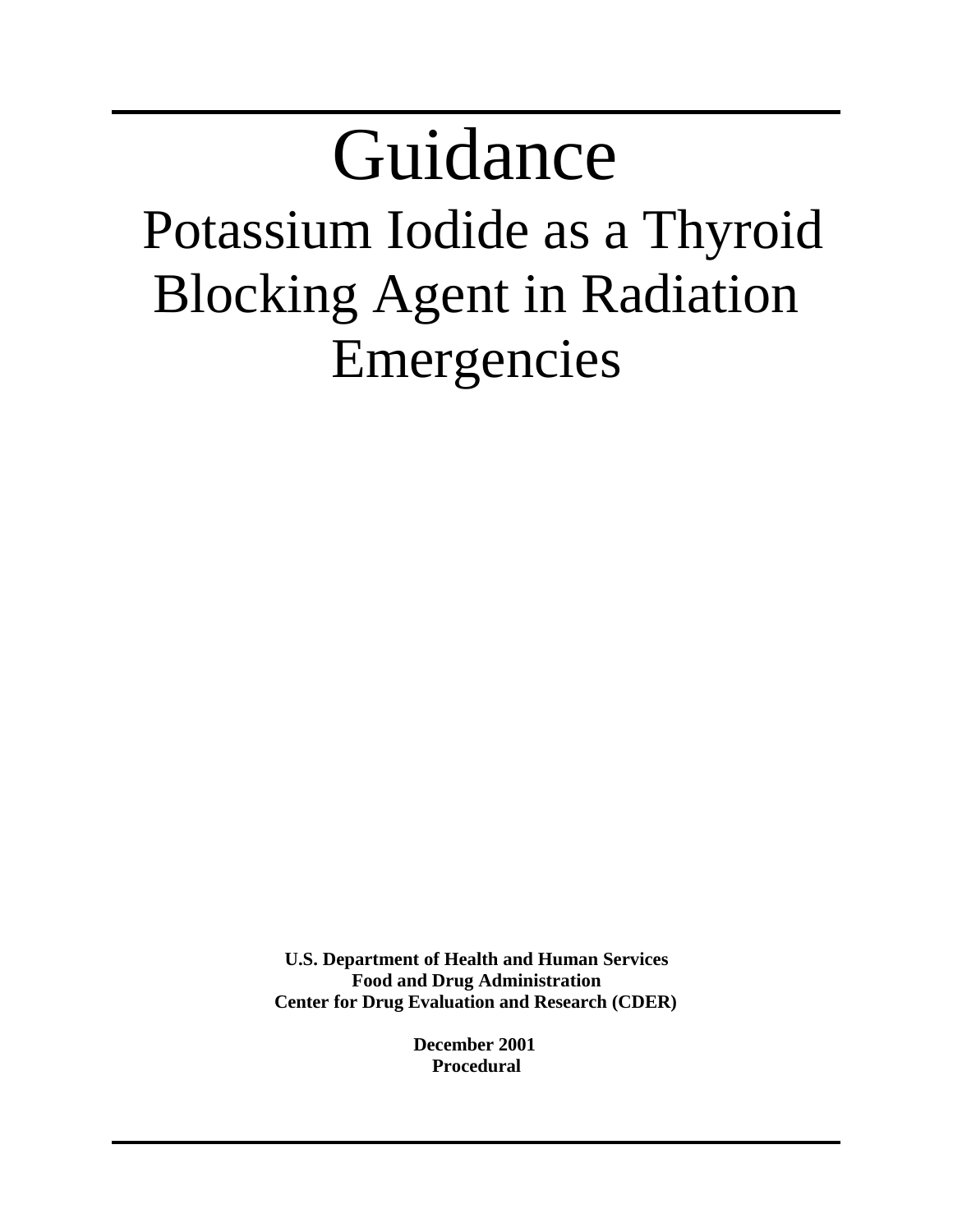# Guidance

### Potassium Iodide as a Thyroid Blocking Agent in Radiation Emergencies

*Additional copies are available from:*

*Office of Training and Communications Division of Communications Management Drug Information Branch, HFD-210 5600 Fishers Lane Rockville, MD 20857 (Tel) 301-827-4573 (Internet) http://www.fda.gov/cder/guidance/index.htm*

**U.S. Department of Health and Human Services Food and Drug Administration Center for Drug Evaluation and Research (CDER)**

> **December 2001 Procedural**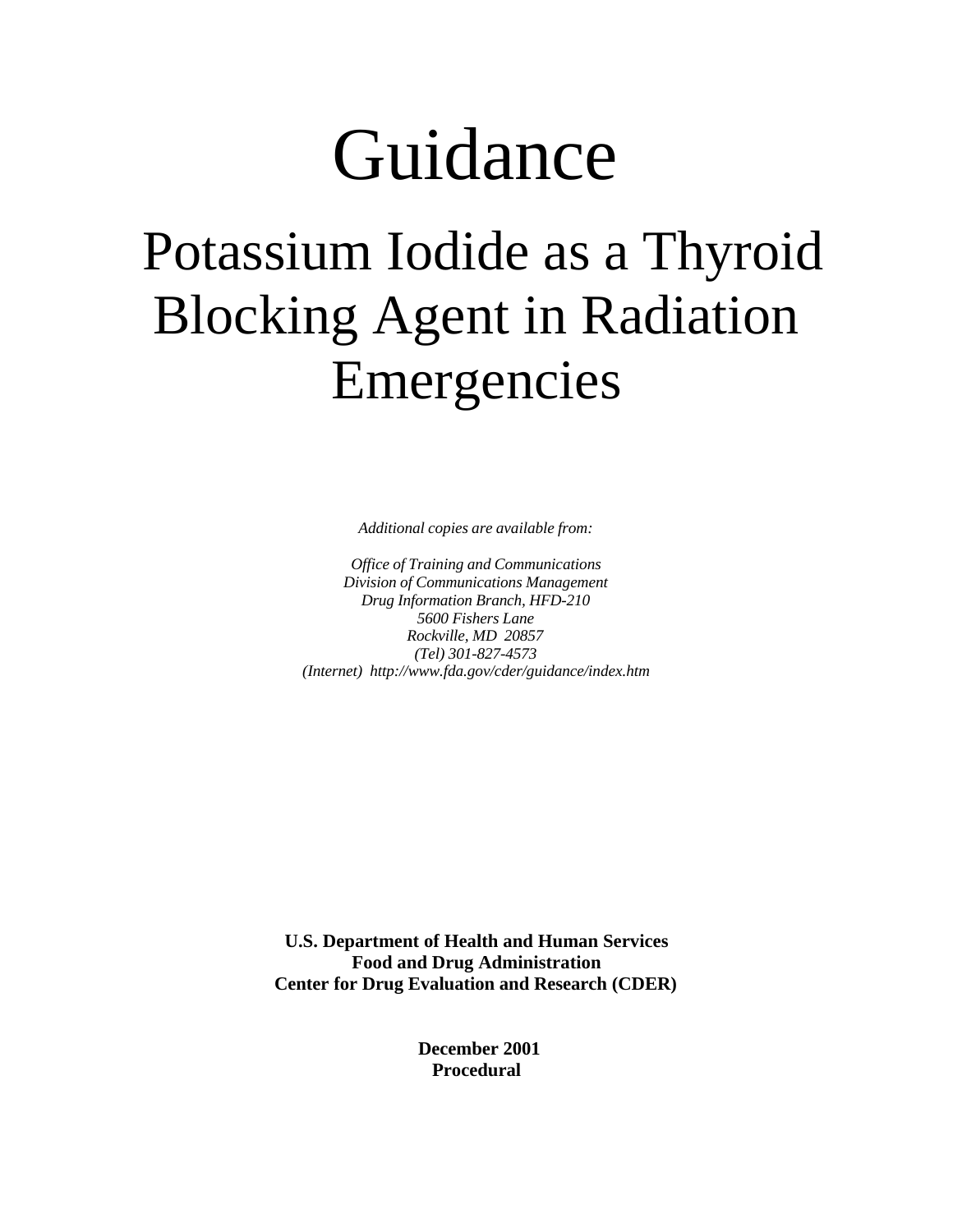#### **TABLE OF CONTENTS**

| <b>B.</b> |                                                             |  |
|-----------|-------------------------------------------------------------|--|
|           |                                                             |  |
|           |                                                             |  |
|           |                                                             |  |
|           | V. ADDITIONAL CONSIDERATIONS IN PROPHYLAXIS AGAINST THYROID |  |
|           |                                                             |  |
|           |                                                             |  |
|           |                                                             |  |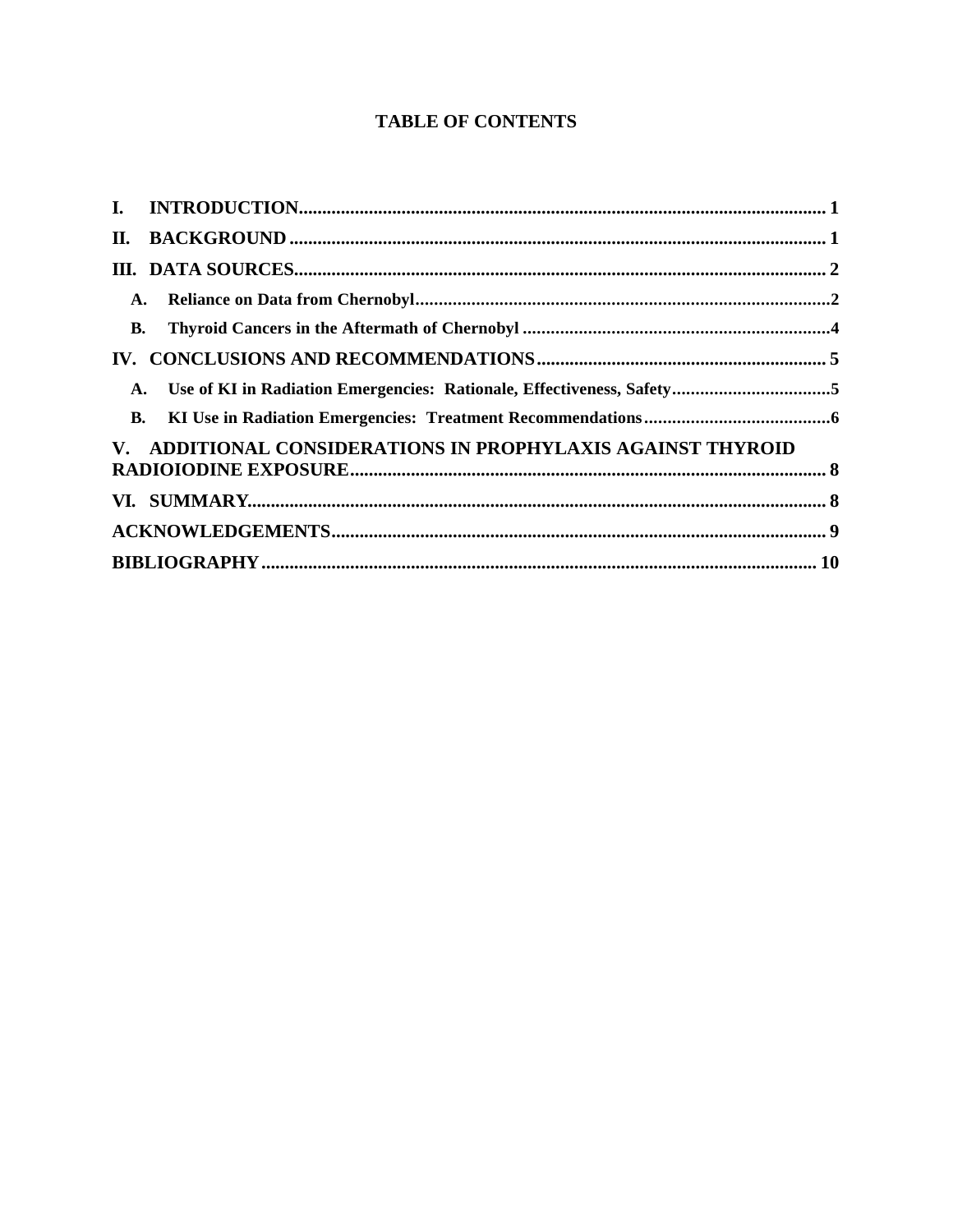### **Guidance Potassium Iodide as a Thyroid Blocking Agent in Radiation Emergencies**

This guidance represents the Food and Drug Administration's (FDA's) current thinking on this topic. It does not create or confer any rights for or on any person and does not operate to bind FDA or the public. An alternative approach may be used if such approach satisfies the requirements of the applicable statutes and regulations.

#### **I. INTRODUCTION**

The objective of this document is to provide guidance to other Federal agencies, including the Environmental Protection Agency (EPA) and the Nuclear Regulatory Commission (NRC), and to state and local governments regarding the safe and effective use of potassium iodide (KI) as an adjunct to other public health protective measures in the event that radioactive iodine is released into the environment. The adoption and implementation of these recommendations are at the discretion of the state and local governments responsible for developing regional emergencyresponse plans related to radiation emergencies.

This guidance updates the Food and Drug Administration (FDA) 1982 recommendations for the use of KI to reduce the risk of thyroid cancer in radiation emergencies involving the release of radioactive iodine. The recommendations in this guidance address KI dosage and the projected radiation exposure at which the drug should be used.

These recommendations were prepared by the Potassium Iodide Working Group, comprising scientists from the FDA's Center for Drug Evaluation and Research (CDER) and Center for Devices and Radiological Health (CDRH) in collaboration with experts in the field from the National Institutes of Health (NIH). Although they differ in two respects (as discussed in Section IV.B), these revised recommendations are in general accordance with those of the World Health Organization (WHO), as expressed in its *Guidelines for Iodine Prophylaxis Following Nuclear Accidents: Update 1999* (WHO 1999).

#### **II. BACKGROUND**

Under 44 CFR 351, the Federal Emergency Management Agency (FEMA) has established roles and responsibilities for Federal agencies in assisting state and local governments in their radiological emergency planning and preparedness activities. The Federal agencies, including the Department of Health and Human Services (HHS), are to carry out these roles and responsibilities as members of the Federal Radiological Preparedness Coordinating Committee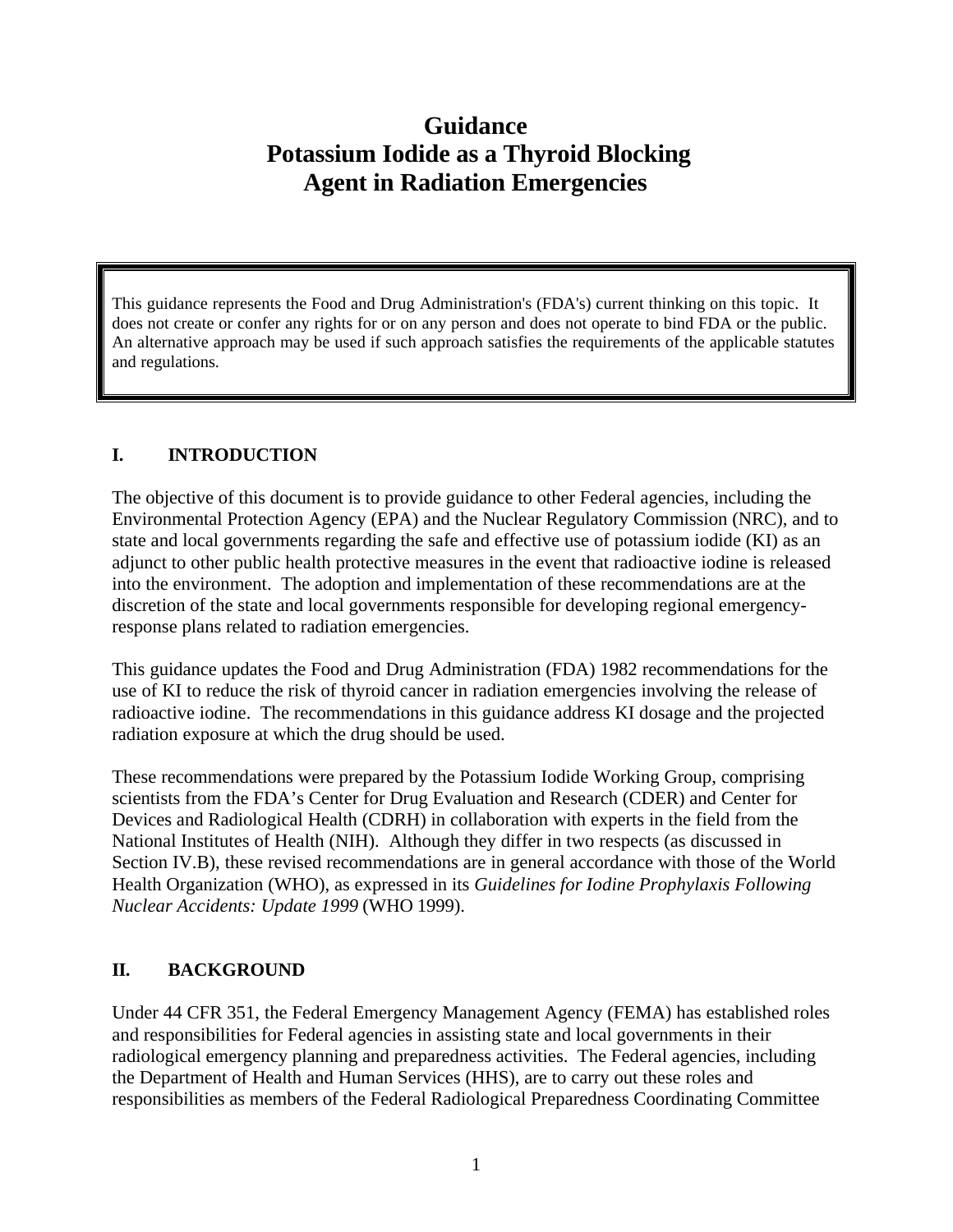(FRPCC). Under 44 CFR 351.23(f), HHS is directed to provide guidance to state and local governments on the use of radioprotective substances and the prophylactic use of drugs (e.g., KI) to reduce the radiation dose to specific organs. This guidance includes information about dosage and projected radiation exposures at which such drugs should be used.

The FDA has provided guidance previously on the use of KI as a thyroid blocking agent. In the *Federal Register* of December 15, 1978, FDA announced its conclusion that KI is a safe and effective means by which to block uptake of radioiodines by the thyroid gland in a radiation emergency under certain specified conditions of use. In the *Federal Register* of June 29, 1982, FDA announced final recommendations on the administration of KI to the general public in a radiation emergency. Those recommendations were formulated after reviewing studies relating radiation dose to thyroid disease risk that relied on estimates of *external* thyroid irradiation after the nuclear detonations at Hiroshima and Nagasaki and analogous studies among children who received therapeutic radiation to the head and neck. Those recommendations concluded that at a projected dose to the thyroid gland of 25 cGy or greater from ingested or inhaled radioiodines, the risks of short-term use of small quantities of KI were outweighed by the benefits of suppressing radioiodine-induced thyroid cancer.<sup>1</sup> The amount of KI recommended at that time was 130 mg per day for adults and children above 1 year of age and 65 mg per day for children below 1 year of age. The guidance that follows revises our 1982 recommendations on the use of KI for thyroid cancer prophylaxis based on a comprehensive review of the data relating radioioidine exposure to thyroid cancer risk accumulated in the aftermath of the 1986 Chernobyl reactor accident.

#### **III. DATA SOURCES**

 $\overline{a}$ 

#### **A. Reliance on Data from Chernobyl**

In epidemiological studies investigating the relationship between thyroidal radioiodine exposure and risk of thyroid cancer, the estimation of thyroid radiation doses is a critical and complex aspect of the analyses. Estimates of exposure, both for individuals and across populations, have been reached in different studies by the variable combination of (1) direct thyroid measurements in a segment of the exposed population; (2) measurements of  $^{131}$ I (iodine isotope) concentrations in the milk consumed by different groups (e.g., communities) and of the quantity of milk consumed; (3) inference from ground deposition of long-lived radioisotopes released coincidentally and presumably in fixed ratios with radioiodines; and (4) reconstruction of the nature and extent of the actual radiation release.

All estimates of individual and population exposure contain some degree of uncertainty. The uncertainty is least for estimates of individual exposure based on direct thyroid measurements.

<sup>&</sup>lt;sup>1</sup> For the radiation emitted by <sup>131</sup> I (electrons and photons), the radiation-weighting factor is equal to one, so that the absorbed dose to the thyroid gland expressed in centigrays (cGy) is numerically equal to the thyroid equivalent dose expressed in rem  $(1 cGy = 1 rem)$ .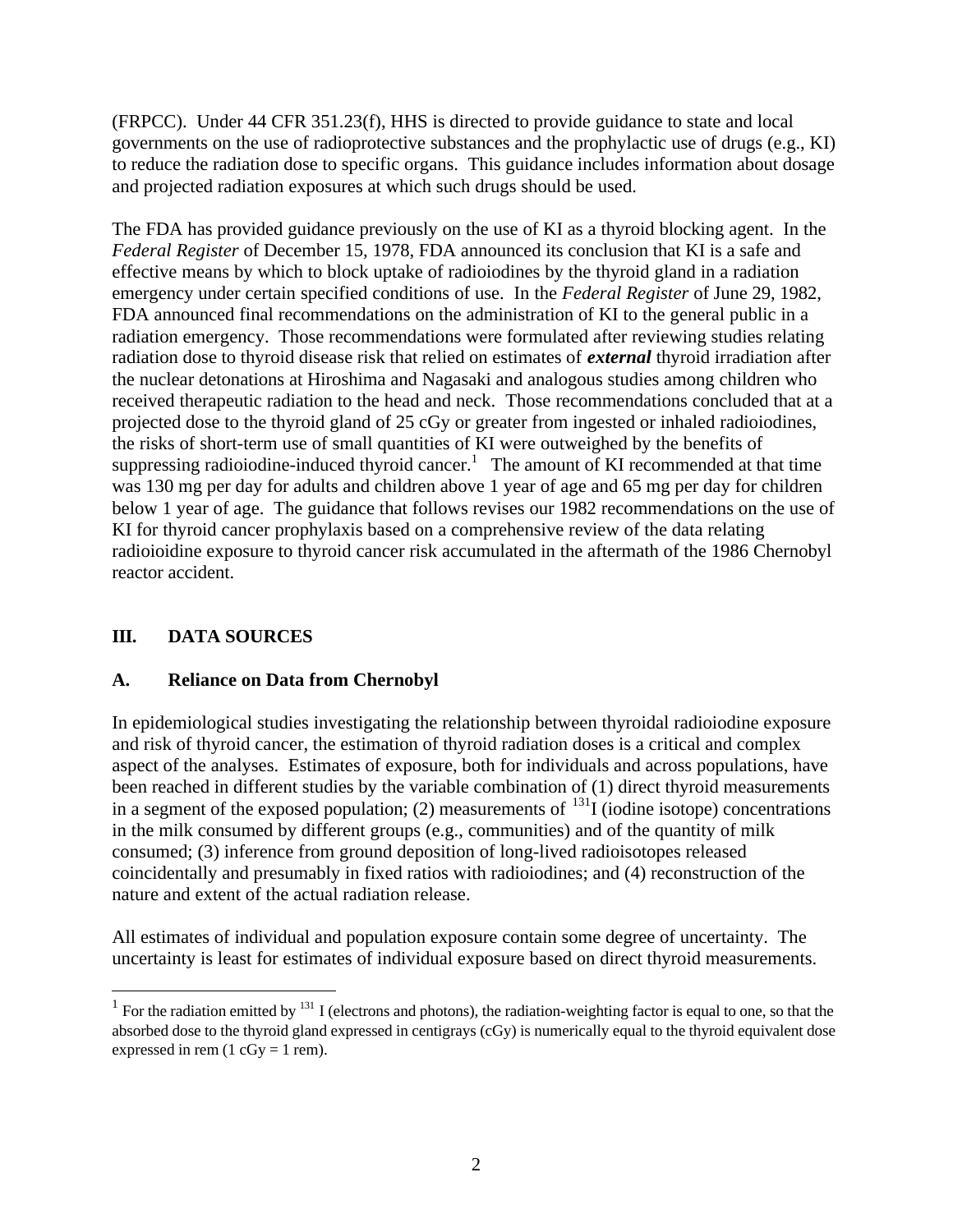Uncertainty increases with reliance on milk consumption estimates; is still greater with estimates derived from ground deposition of long-lived radioisotopes, and is highest for estimates that rely heavily on release reconstruction.

Direct measurements of thyroid radioactivity are unavailable from the Hanford, Nevada Test Site, and Marshall Islands exposures. Indeed, the estimates of thyroid radiation doses related to these releases rely heavily on release reconstructions and, in the former two cases, on recall of the extent of milk consumption 40 to 50 years after the fact. In the Marshall Islands cohort, urinary radioiodine excretion data were obtained and used in calculating exposure estimates.

Because of the great uncertainty in the dose estimates from the Hanford and Nevada Test Site exposures and due to the small numbers of thyroid cancers occurring in the populations potentially exposed, the epidemiological studies of the excess thyroid cancer risk related to these radioiodine releases are, at best, inconclusive. As explained below, the dosimetric data derived in the studies of individual and population exposures following the Chernobyl accident, although not perfect, are unquestionably superior to data from previous releases. In addition, the results of the earlier studies are inadequate to refute cogent case control study evidence from Chernobyl of a cause-effect relationship between thyroid radioiodine deposition and thyroid cancer risk.<sup>2</sup>

The Chernobyl reactor accident of April 1986 provides the best-documented example of a massive radionuclide release in which large numbers of people across a broad geographical area were exposed acutely to radioiodines released into the atmosphere. Therefore, the recommendations contained in this guidance are derived from our review of the Chernobyl data as they pertain to the large number of thyroid cancers that occurred. These are the most comprehensive and reliable data available describing the relationship between thyroid radiation dose and risk for thyroid cancer following an environmental release of <sup>131</sup>I. In contrast, the exposures resulting from radiation releases at the Hanford Site in Washington State in the mid-1940s and in association with the nuclear detonations at the Nevada Test Site in the 1950s were extended over years, rather than days to weeks, contributing to the difficulty in estimating radioactive dose in those potentially exposed (Davis et al., 1999; Gilbert et al., 1998). The exposure of Marshall Islanders to fallout from the nuclear detonation on Bikini in 1954 involved relatively few people, and although the high rate of subsequent thyroid nodules and cancers in the exposed population was likely caused in large part by radioiodines, the Marshall Islands data provide little insight into the dose-response relationship between radioactive iodine exposure and thyroid cancer risk (Robbins and Adams 1989).

Beginning within a week after the Chernobyl accident, direct measurements of thyroid exposure were made in hundreds of thousands of individuals, across three republics of the former Soviet Union (Robbins and Schneider 2000, Gavrilin et al., 1999, Likhtarev et al., 1993, Zvonova and Balonov 1993). These thyroid measurements were used to derive, in a direct manner, the thyroid doses received by the individuals from whom the measurements were taken. The thyroid measurements were also used as a guide to estimate the thyroid doses received by other people, taking into account differences in age, milk consumption rates, and ground deposition densities, among other things. The thyroid doses derived from thyroid measurements have a large degree

<sup>&</sup>lt;sup>2</sup> We have included in this guidance an extensive bibliography of the sources used in developing these revised recommendations.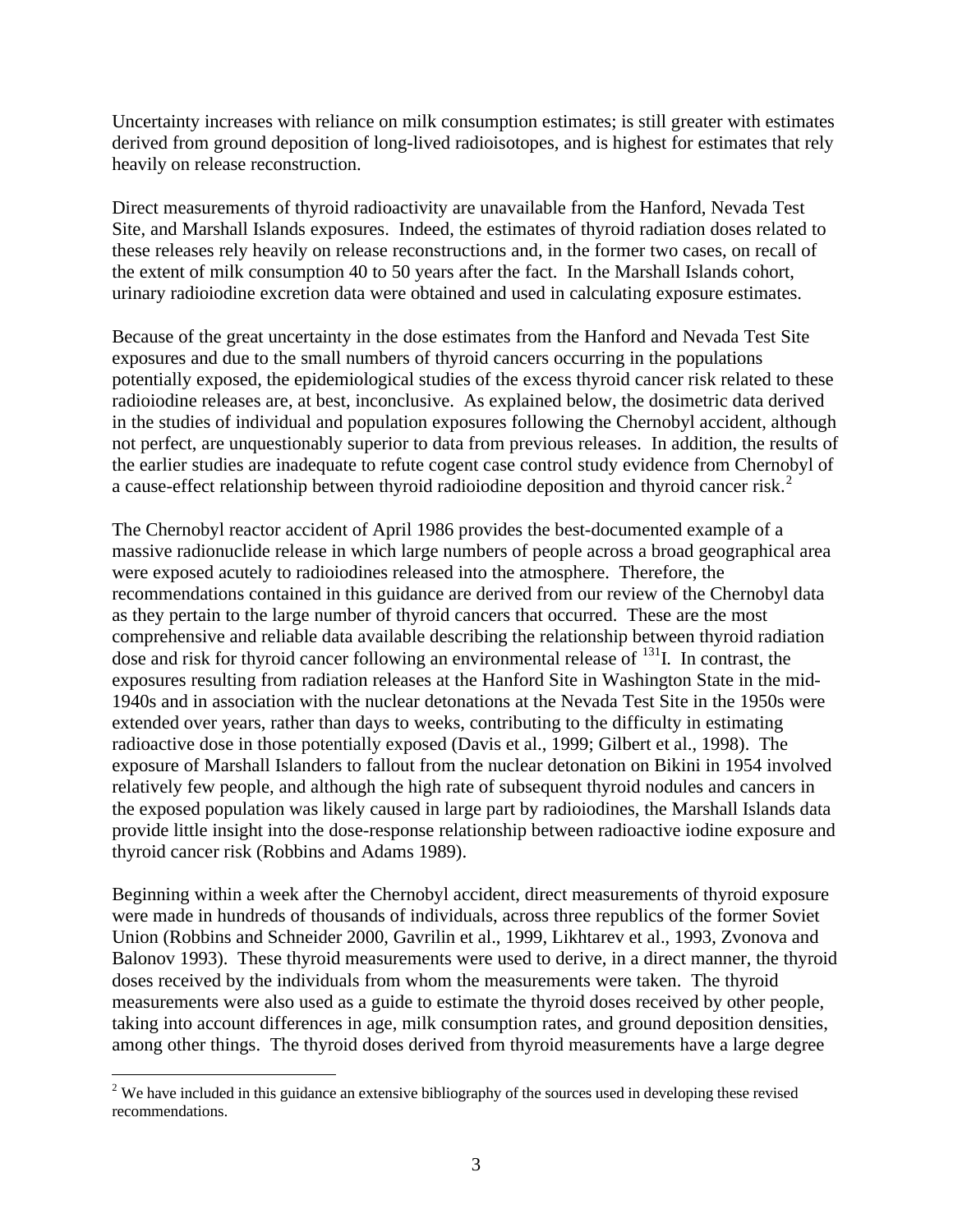of uncertainty, especially in Belarus, where most of the measurements were made by inexperienced people with detectors that were not ideally suited to the task at hand (Gavrilin et al., 1999 and UNSCEAR 2000). However, as indicated above, the uncertainties attached to thyroid dose estimates derived from thyroid measurements are, as a rule, lower than those obtained without recourse to those measurements.

It is also notable that the thyroid radiation exposures after Chernobyl were virtually all *internal*, from radioiodines. Despite some degree of uncertainty in the doses received, it is reasonable to conclude that the contribution of external radiation was negligible for most individuals. This distinguishes the Chernobyl exposures from those of the Marshall Islanders. Thus, the increase in thyroid cancer seen after Chernobyl is attributable to ingested or inhaled radioiodines. A comparable burden of excess thyroid cancers could conceivably accrue should U.S. populations be similarly exposed in the event of a nuclear accident. This potential hazard highlights the value of averting such risk by using KI as an adjunct to evacuation, sheltering, and control of contaminated foodstuffs.

#### **B. Thyroid Cancers in the Aftermath of Chernobyl**

The Chernobyl reactor accident resulted in massive releases of <sup>131</sup>I and other radioiodines. Beginning approximately 4 years after the accident, a sharp increase in the incidence of thyroid cancer among children and adolescents in Belarus and Ukraine (areas covered by the radioactive plume) was observed. In some regions, for the first 4 years of this striking increase, observed cases of thyroid cancer among children aged 0 through 4 years at the time of the accident exceeded expected number of cases by 30- to 60-fold. During the ensuing years, in the most heavily affected areas, incidence is as much as 100-fold compared to pre-Chernobyl rates (Robbins and Schneider 2000; Gavrilin et al., 1999; Likhtarev et al., 1993; Zvonova and Balonov 1993). The majority of cases occurred in children who apparently received less than 30 cGy to the thyroid (Astakhova et al., 1998). A few cases occurred in children exposed to estimated doses of < 1 cGy; however, the uncertainty of these estimates confounded by medical radiation exposures leaves doubt as to the causal role of these doses of radioiodine (Souchkevitch and Tsyb 1996).

The evidence, though indirect, that the increased incidence of thyroid cancer observed among persons exposed during childhood in the most heavily contaminated regions in Belarus, Ukraine, and the Russian Federation is related to exposure to iodine isotopes is, nevertheless, very strong (IARC 2001). We have concluded that the best dose-response information from Chernobyl shows a marked increase in risk of thyroid cancer in children with exposures of 5 cGy or greater (Astakhova et. al., 1998; Ivanov et al., 1999; Kazakov et al., 1992). Among children born more than nine months after the accident in areas traversed by the radioactive plume, the incidence of thyroid cancer has not exceeded preaccident rates, consistent with the short half-life of <sup>131</sup>I.

The use of KI in Poland after the Chernobyl accident provides us with useful information regarding its safety and tolerability in the general population. Approximately 10.5 million children under age 16 and 7 million adults received at least one dose of KI. Of note, among newborns receiving single doses of 15 mg KI, 0.37 percent (12 of 3214) showed transient increases in TSH (thyroid stimulating hormone) and decreases in FT4 (free thyroxine). The side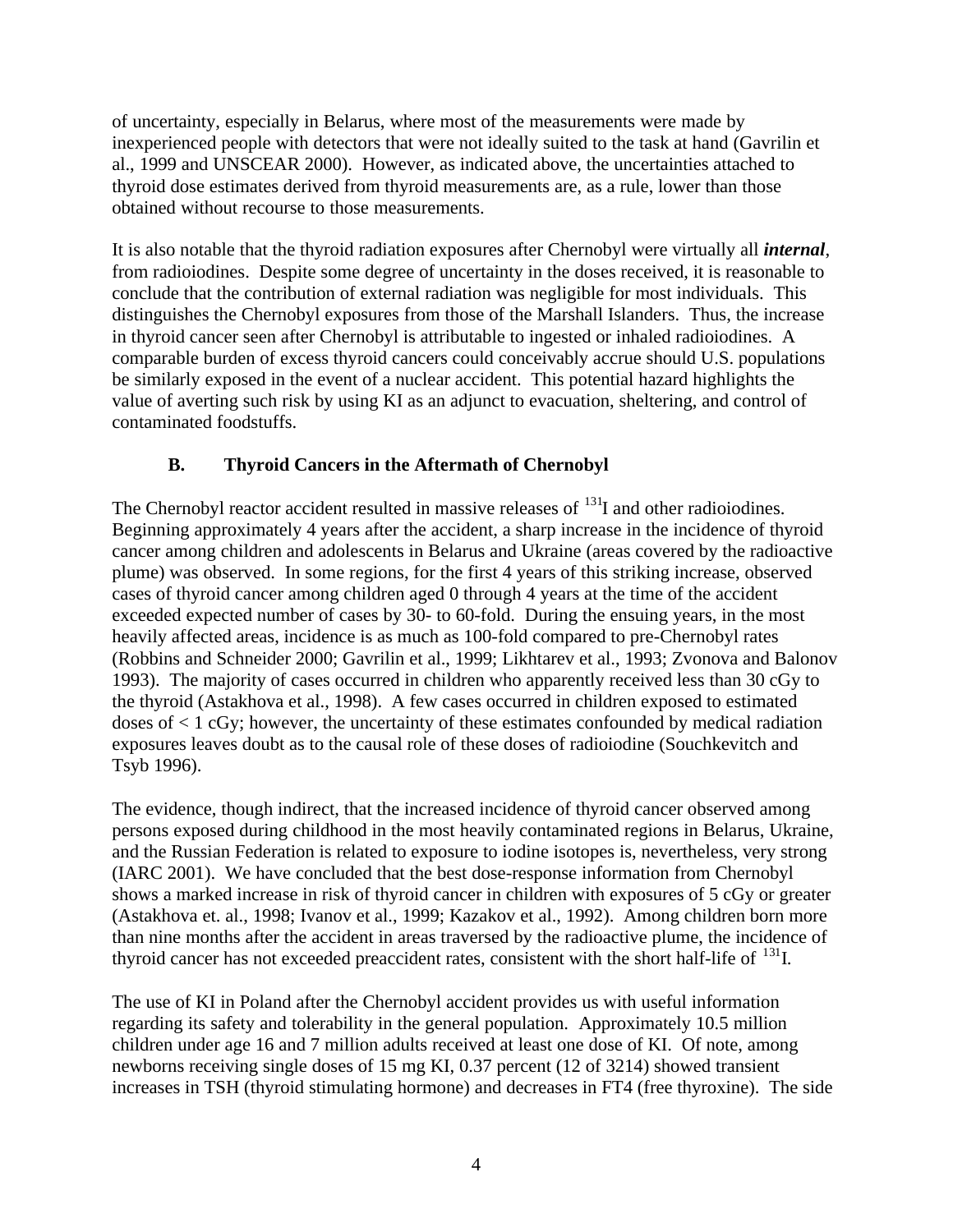effects among adults and children were generally mild and not clinically significant. Side effects included gastrointestinal distress, which was reported more frequently in children (up to 2 percent, felt to be due to bad taste of SSKI solution) and rash (~1 percent in children and adults). Two allergic reactions were observed in adults with known iodine sensitivity (Nauman and Wolff 1993).

Thus, the studies following the Chernobyl accident support the etiologic role of relatively small doses of radioiodine in the dramatic increase in thyroid cancer among exposed children. Furthermore, it appears that the increased risk occurs with a relatively short latency. Finally, the Polish experience supports the use of KI as a safe and effective means by which to protect against thyroid cancer caused by internal thyroid irradiation from inhalation of contaminated air or ingestion of contaminated food and drink when exposure cannot be prevented by evacuation, sheltering, or food and milk control.

#### **IV. CONCLUSIONS AND RECOMMENDATIONS**

#### **A. Use of KI in Radiation Emergencies: Rationale, Effectiveness, Safety**

For the reasons discussed above, the Chernobyl data provide the most reliable information available to date on the relationship between internal thyroid radioactive dose and cancer risk. They suggest that the risk of thyroid cancer is inversely related to age, and that, especially in young children, it may accrue at very low levels of radioiodine exposure. We have relied on the Chernobyl data to formulate our specific recommendations below.

The effectiveness of KI as a specific blocker of thyroid radioiodine uptake is well established (Il'in LA, et al., 1972) as are the doses necessary for blocking uptake. As such, it is reasonable to conclude that KI will likewise be effective in reducing the risk of thyroid cancer in individuals or populations at risk for inhalation or ingestion of radioiodines.

Short-term administration of KI at thyroid blocking doses is safe and, in general, more so in children than adults. The risks of stable iodine administration include sialadenitis (an inflammation of the salivary gland, of which no cases were reported in Poland among users after the Chernobyl accident), gastrointestinal disturbances, allergic reactions and minor rashes. In addition, persons with known iodine sensitivity should avoid KI, as should individuals with dermatitis herpetiformis and hypocomplementemic vasculitis, extremely rare conditions associated with an increased risk of iodine hypersensitivity.

Thyroidal side effects of stable iodine include iodine-induced thyrotoxicosis, which is more common in older people and in iodine deficient areas but usually requires repeated doses of stable iodine. In addition, iodide goiter and hypothyroidism are potential side effects more common in iodine sufficient areas, but they require chronic high doses of stable iodine (Rubery 1990). In light of the preceding, individuals with multinodular goiter, Graves' disease, and autoimmune thyroiditis should be treated with caution, especially if dosing extends beyond a few days. The vast majority of such individuals will be adults.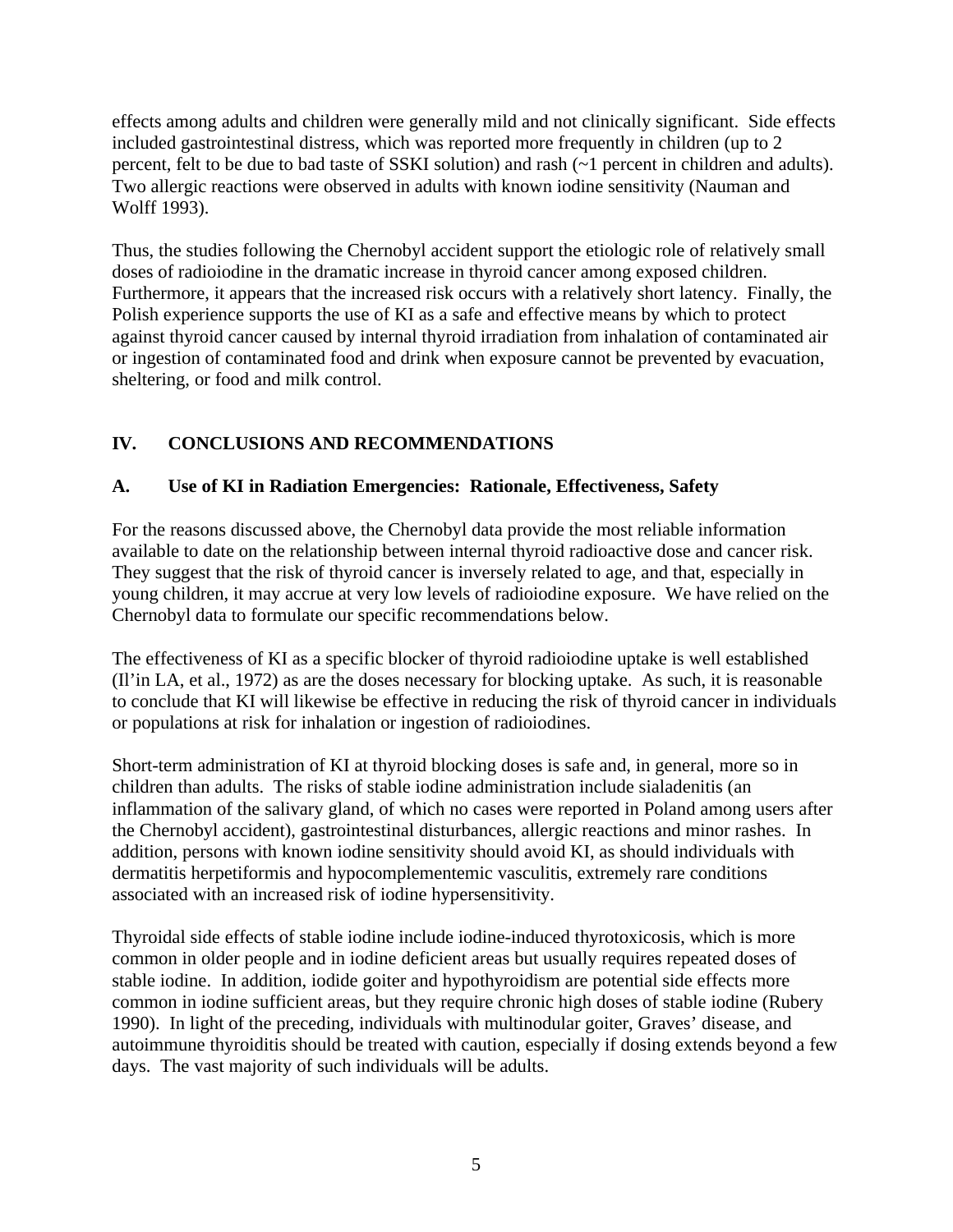The transient hypothyroidism observed in 0.37 percent (12 of 3214) of neonates treated with KI in Poland after Chernobyl has been without reported sequelae to date. There is no question that the benefits of KI treatment to reduce the risk of thyroid cancer outweigh the risks of such treatment in neonates. Nevertheless, in light of the potential consequences of even transient hypothyroidism for intellectual development, we recommend that neonates (within the first month of life) treated with KI be monitored for this effect by measurement of TSH (and FT4, if indicated) and that thyroid hormone therapy be instituted in cases in which hypothyroidism develops (Bongers-Schokking 2000; Fisher 2000; Calaciura 1995).

#### **B. KI Use in Radiation Emergencies: Treatment Recommendations**

After careful review of the data from Chernobyl relating estimated thyroid radiation dose and cancer risk in exposed children, FDA is revising its recommendation for administration of KI based on age, predicted thyroid exposure, and pregnancy and lactation status (see Table).

| <b>Threshold Thyroid Radioactive Exposures and</b><br><b>Recommended Doses of KI for Different Risk Groups</b> |                                       |                  |                                  |                         |  |  |  |
|----------------------------------------------------------------------------------------------------------------|---------------------------------------|------------------|----------------------------------|-------------------------|--|--|--|
|                                                                                                                | Predicted<br>Thyroid<br>exposure(cGy) | $KI$ dose $(mg)$ | # of $130 \text{ mg}$<br>tablets | # of $65$<br>mg tablets |  |  |  |
| Adults over 40 yrs                                                                                             | >500                                  |                  |                                  |                         |  |  |  |
| Adults over 18 through 40 yrs                                                                                  | >10                                   |                  |                                  |                         |  |  |  |
| Pregnant or lactating women                                                                                    |                                       | 130              |                                  | 2                       |  |  |  |
| Adoles. over 12 through 18 yrs*                                                                                | $\geq$ 5                              |                  |                                  |                         |  |  |  |
| Children over 3 through 12 yrs                                                                                 |                                       | 65               | 1/2                              | 1                       |  |  |  |
| Over 1 month through 3 years                                                                                   |                                       | 32               | 1/4                              | 1/2                     |  |  |  |
| Birth through 1 month                                                                                          |                                       | 16               | 1/8                              | 1/4                     |  |  |  |

\*Adolescents approaching adult size  $(2.70 \text{ kg})$  should receive the full adult dose (130 mg).

The protective effect of KI lasts approximately 24 hours. For optimal prophylaxis, KI should therefore be dosed daily, until a risk of significant exposure to radioiodines by either inhalation or ingestion no longer exists. Individuals intolerant of KI at protective doses, and neonates, pregnant and lactating women (in whom repeat administration of KI raises particular safety issues, see below) should be given priority with regard to other protective measures (i.e., sheltering, evacuation, and control of the food supply).

Note that adults over 40 need take KI only in the case of a projected large internal radiation dose to the thyroid  $(>500 \text{ cGy})$  to prevent hypothyroidism.

These recommendations are meant to provide states and local authorities as well as other agencies with the best current guidance on safe and effective use of KI to reduce thyroidal radioiodine exposure and thus the risk of thyroid cancer. FDA recognizes that, in the event of an emergency, some or all of the specific dosing recommendations may be very difficult to carry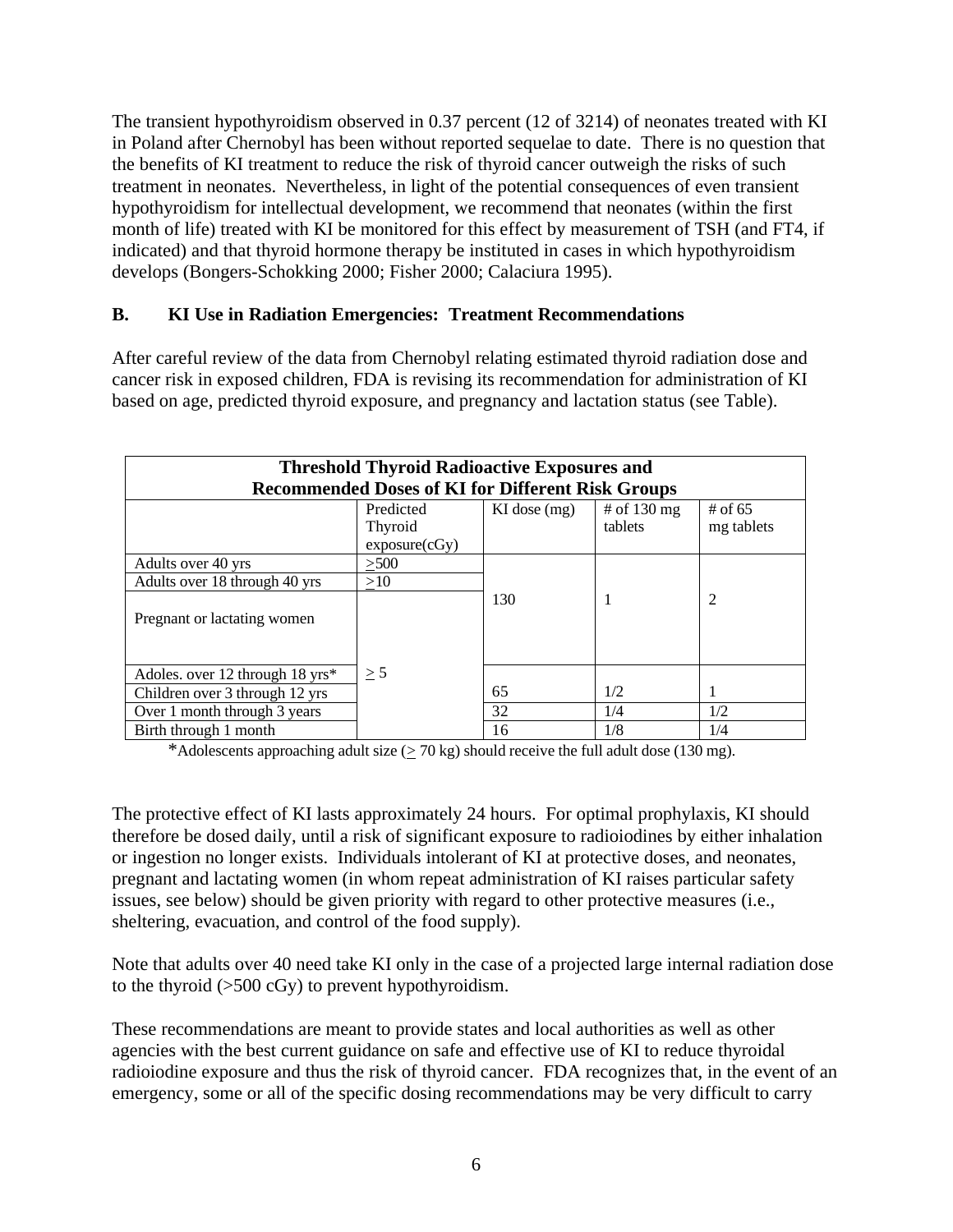out given their complexity and the logistics of implementation of a program of KI distribution. The recommendations should therefore be interpreted with flexibility as necessary to allow optimally effective and safe dosing given the exigencies of any particular emergency situation. In this context, we offer the following critical general guidance: *across populations at risk for radioiodine exposure, the overall benefits of KI far exceed the risks of overdosing, especially in children, though we continue to emphasize particular attention to dose in infants*.

These FDA recommendations differ from those put forward in the World Health Organization (WHO) 1999 guidelines for iodine prophylaxis in two ways. WHO recommends a 130-mg dose of KI for adults and adolescents (over 12 years). For the sake of logistical simplicity in the dispensing and administration of KI to children, FDA recommends a 65-mg dose as standard for all school-age children while allowing for the adult dose (130 mg, 2 X 65 mg tablets) in adolescents approaching adult size. The other difference lies in the threshold for predicted exposure of those up to 18 years of age and of pregnant or lactating women that should trigger KI prophylaxis. WHO recommends a threshold of 1 cGy for these two groups. As stated earlier, FDA has concluded from the Chernobyl data that the most reliable evidence supports a significant increase in the risk of childhood thyroid cancer at exposures of 5 cGy or greater.

The downward KI dose adjustment by age group, based on body size considerations, adheres to the principle of minimum effective dose. The recommended standard dose of KI for all schoolage children is the same (65 mg). However, adolescents approaching adult size (i.e.,  $>70$  kg) should receive the full adult dose (130 mg) for maximal block of thyroid radioiodine uptake. Neonates ideally should receive the lowest dose (16 mg) of KI. Repeat dosing of KI should be avoided in the neonate to minimize the risk of hypothyroidism during that critical phase of brain development (Bongers-Schokking 2000; Calaciura et al., 1995). KI from tablets (either whole or fractions) or as fresh saturated KI solution may be diluted in milk, formula, or water and the appropriate volume administered to babies. As stated above, we recommend that neonates (within the first month of life) treated with KI be monitored for the potential development of hypothyroidism by measurement of TSH (and FT4, if indicated) and that thyroid hormone therapy be instituted in cases in which hypothyroidism develops (Bongers-Schokking 2000; Fisher 2000; Calaciura et al., 1995).

Pregnant women should be given KI for their own protection and for that of the fetus, as iodine (whether stable or radioactive) readily crosses the placenta. However, because of the risk of blocking fetal thyroid function with excess stable iodine, repeat dosing with KI of pregnant women should be avoided. Lactating females should be administered KI for their own protection, as for other young adults, and potentially to reduce the radioiodine content of the breast milk, but not as a means to deliver KI to infants, who should get their KI directly. As for direct administration of KI, stable iodine as a component of breast milk may also pose a risk of hypothyroidism in nursing neonates. Therefore, repeat dosing with KI should be avoided in the lactating mother, except during continuing severe contamination. If repeat dosing of the mother is necessary, the nursing neonate should be monitored as recommended above.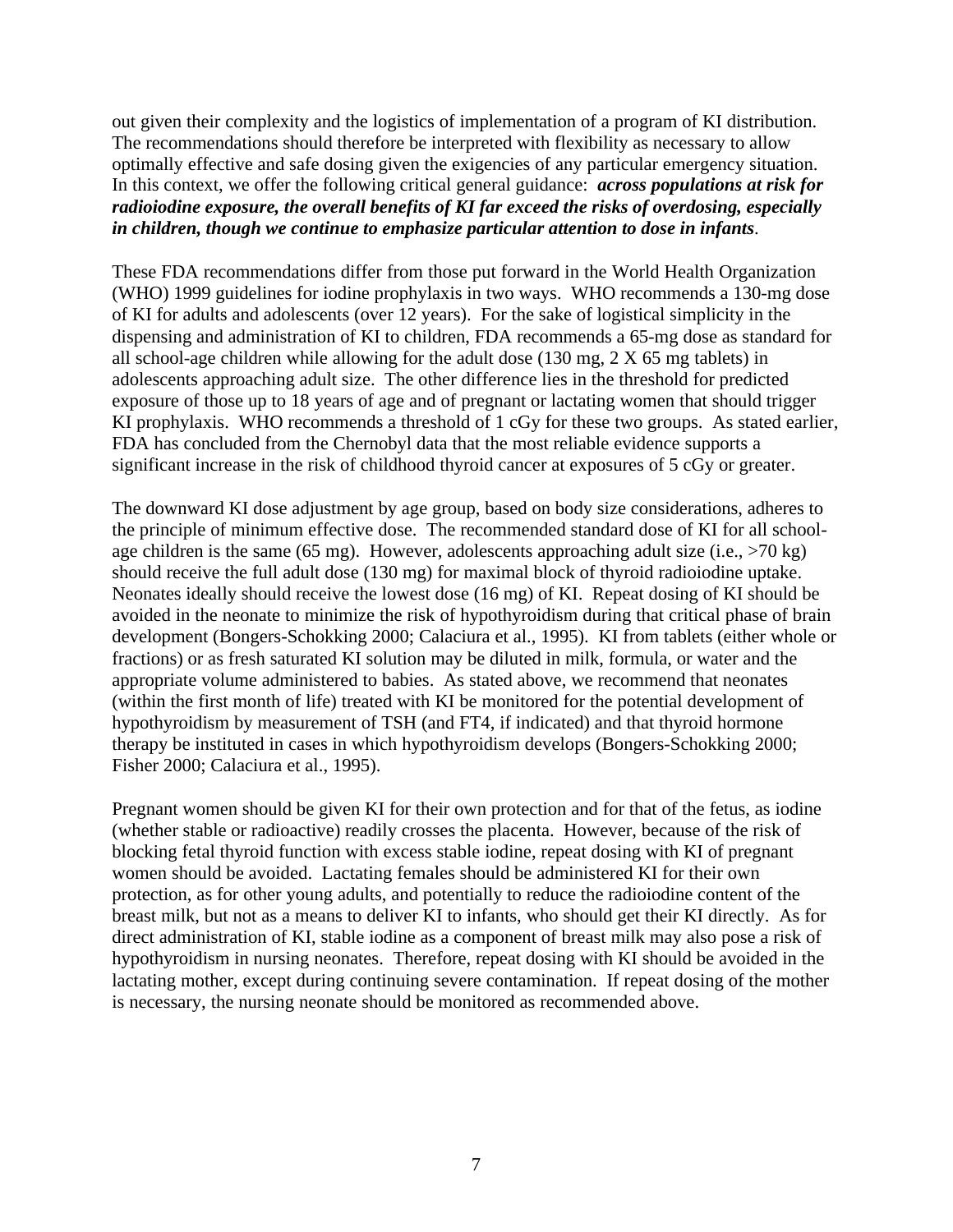#### **V. ADDITIONAL CONSIDERATIONS IN PROPHYLAXIS AGAINST THYROID RADIOIODINE EXPOSURE**

Certain principles should guide emergency planning and implementation of KI prophylaxis in the event of a radiation emergency. After the Chernobyl accident, across the affected populations, thyroid radiation exposures occurred largely due to consumption of contaminated fresh cow's milk (this contamination was the result of milk cows grazing on fields affected by radioactive fallout) and to a much lesser extent by consumption of contaminated vegetables. In this or similar accidents, for those residing in the immediate area of the accident or otherwise directly exposed to the radioactive plume, inhalation of radioiodines may be a significant contributor to individual and population exposures. As a practical matter, it may not be possible to assess the risk of thyroid exposure from inhaled radioiodines at the time of the emergency. The risk depends on factors such as the magnitude and rate of the radioiodine release, wind direction and other atmospheric conditions, and thus may affect people both near to and far from the accident site.

For optimal protection against inhaled radioiodines, KI should be administered before or immediately coincident with passage of the radioactive cloud, though KI may still have a substantial protective effect even if taken 3 or 4 hours after exposure. Furthermore, if the release of radioiodines into the atmosphere is protracted, then, of course, even delayed administration may reap benefits by reducing, if incompletely, the total radiation dose to the thyroid.

Prevention of thyroid uptake of ingested radioiodines, once the plume has passed and radiation protection measures (including KI) are in place, is best accomplished by food control measures and not by repeated administration of KI. Because of radioactive decay, grain products and canned milk or vegetables from sources affected by radioactive fallout, if stored for weeks to months after production, pose no radiation risk. Thus, late KI prophylaxis at the time of consumption is not required.

As time is of the essence in optimal prophylaxis with KI, timely administration to the public is a critical consideration in planning the emergency response to a radiation accident and requires a ready supply of KI. State and local governments choosing to incorporate KI into their emergency response plans may consider the option of predistribution of KI to those individuals who do not have a medical condition precluding its use.

#### **VI. SUMMARY**

FDA maintains that KI is a safe and effective means by which to prevent radioiodine uptake by the thyroid gland, under certain specified conditions of use, and thereby obviate the risk of thyroid cancer in the event of a radiation emergency. Based upon review of the literature, we have proposed lower radioactive exposure thresholds for KI prophylaxis as well as lower doses of KI for neonates, infants, and children than we recommended in 1982. As in our 1982 notice in the *Federal Register*, FDA continues to recommend that radiation emergency response plans include provisions, in the event of a radiation emergency, for informing the public about the magnitude of the radiation hazard, about the manner of use of KI and its potential benefits and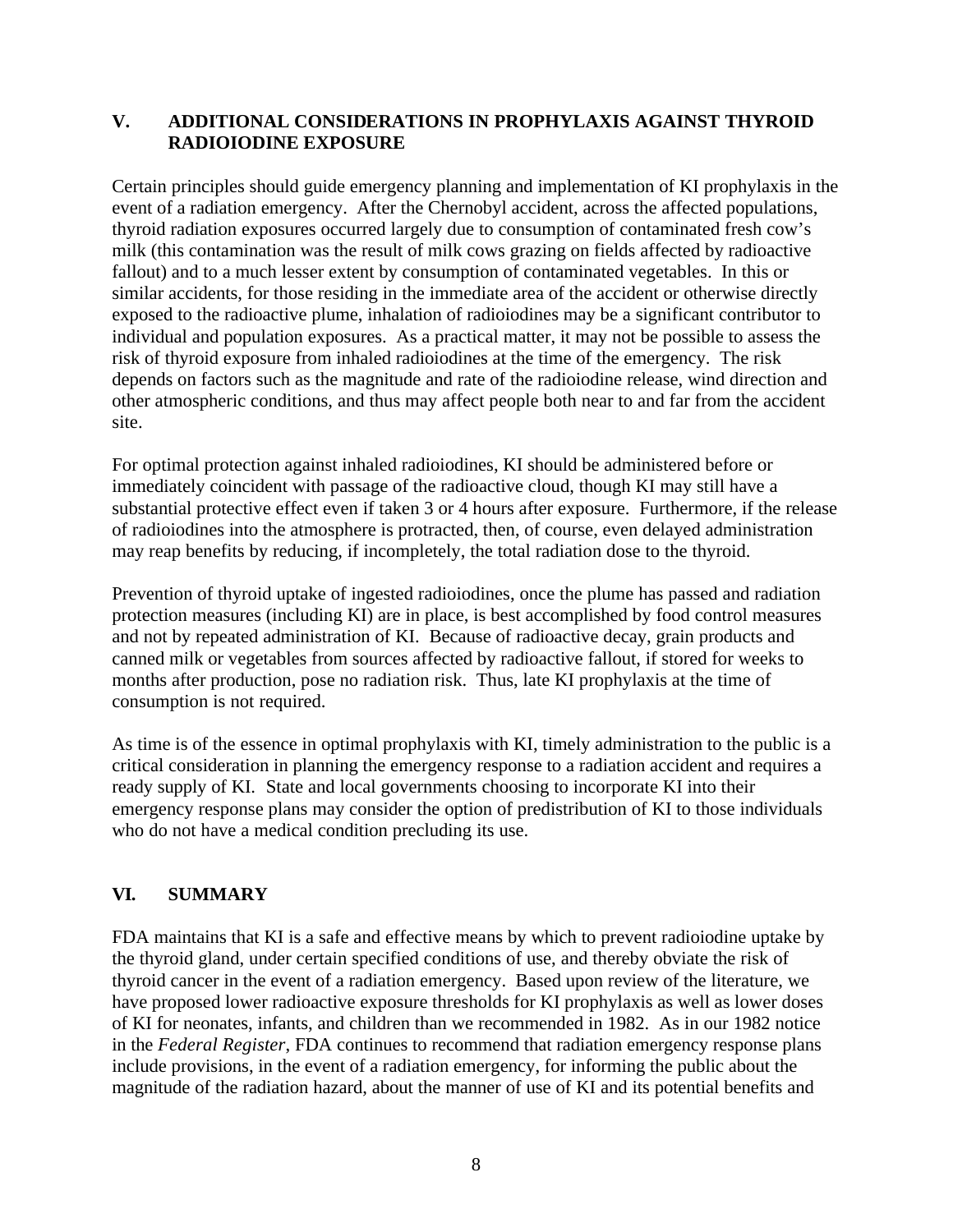risks, and for medical contact, reporting, and assistance systems. FDA also emphasizes that emergency response plans and any systems for ensuring availability of KI to the public should recognize the critical importance of KI administration in advance of exposure to radioiodine. As in the past, FDA continues to work in an ongoing fashion with manufacturers of KI to ensure that high-quality, safe, and effective KI products are available for purchase by consumers as well as by state and local governments wishing to establish stores for emergency distribution.

KI provides protection only for the thyroid from radioiodines. It has no impact on the uptake by the body of other radioactive materials and provides no protection against external irradiation of any kind. FDA emphasizes that the use of KI should be as an adjunct to evacuation (itself not always feasible), sheltering, and control of foodstuffs.

#### **ACKNOWLEDGEMENTS**

The KI Taskforce would like to extend special thanks to our members from the NIH: Jacob Robbins, M.D., and Jan Wolff, Ph.D., M.D., of the National Institute of Diabetes, Digestive, and Kidney Diseases and Andre Bouville, Ph.D., of the National Cancer Institute. In addition, we would like to thank Dr. David V. Becker of the Department of Radiology, Weill Medical College (WMC) of Cornell University and The New York Presbyterian Hospital-WMC Cornell Campus, for his valuable comments on the draft

.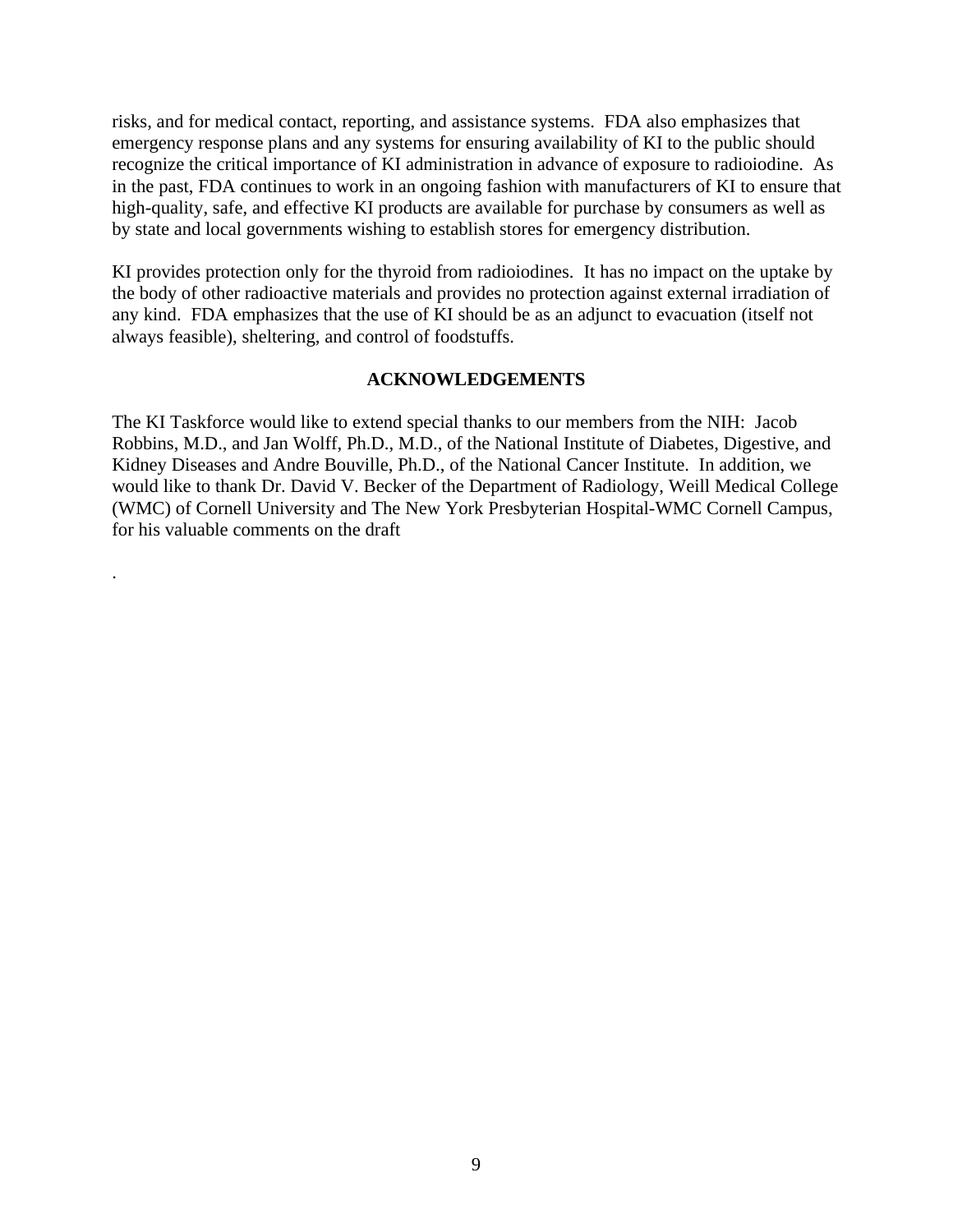#### **BIBLIOGRAPHY**

- Astakhova LN, Anspaugh LR, Beebe GW, Bouville A, Drozdovitch VV, Garber V, Gavrilin YI, Khrouch VT, Kuvshinnikov AV, Kuzmenkov YN, Minenko VP, Moschik KV, Nalivko AS, Robbins J, Shemiakina EV, Shinkarev S, Tochitskaya VI, Waclawiw MA. "Chernobyl-Related Thyroid Cancer in Children in Belarus: A Case-Control Study." *Radiat Res* 1998; 150:349-356.
- Baverstock K, Egloff B, Pinchera A, Ruchti C, Dillwyn W. "Thyroid Cancer After Chernobyl" (letter to the editor). *Nature* 1992; 359:21-22.
- Becker DV, Robbins J, Beebe GW, Bouville AC, Wachholz BW. "Childhood Thyroid Cancer Following the Chernobyl Accident: A Status Report." *Endocrinol Metab Clin North Am* 1996; 25(1): 197-211.
- Bongers-Schokking JJ, Koot HM, Wiersma D, Verkerk PH, de Muinck Keizer-Schrama SMPF. "Influence of timing and dose of thyroid hormone replacement on development in infants with congenital hypothyroidism." *J Pediatrics* 2000; 136(3): 292-297.
- Calaciura F, Mendoria G, Distefano M, Castorina S, Fazio T, Motta RM, Sava L, Delange F, Vigneri R. "Childhood IQ Measurements in Infants With Transient Congenital Hypothyroidism." *Clin Endocrinol* 1995;43:473-477.
- Davis S, Kopecky KJ, Hamilton T, Amundson B, Myers PA. *Summary Final Report of the Hanford Thyroid Disease Study*. Seattle: Fred Hutchinson Cancer Research Center,1999.
- Fisher DA. "The importance of early management in optimizing IQ in infants with congenital hypothyroidism." *J Pediatrics* 2000; 136(3): 273-274.
- Gavrilin YI, Khrouch VT, Shinkarev SM, Krysenko NA, Skryabin AM, Bouville A, Anspaugh LR. "Chernobyl Accident: Reconstruction of Thyroid Dose for Inhabitants of the Republic of Belarus." *Health Phys* 1999; 76(2):105-119.
- Gilbert ES, Tarone R, Bouville A, Ron E. "Thyroid Cancer Rates and <sup>131</sup>I Doses From Nevada Atmospheric Nuclear Bomb Tests." *J N*a*tl Cancer Inst* 1998; 90(21): 1654-60.
- Harrison JR, Paile W, Baverstock K. Public Health Implications of Iodine Prophylaxis in Radiological Emergencies. In: "Thomas G, Karaoglou A, Williams ED.", eds. *Radiation and Thyroid Cancer*. Singapore: World Scientific, 1999; 455-463.
- IARC- International Agency for Research on Cancer. IARC Monographs non the evaluation of carcinogenic risk to humans. Volume 78- Ionizing radiation, Part 2: Some internally deposited radionuclides. IARC Press, Lyon, France; 2001.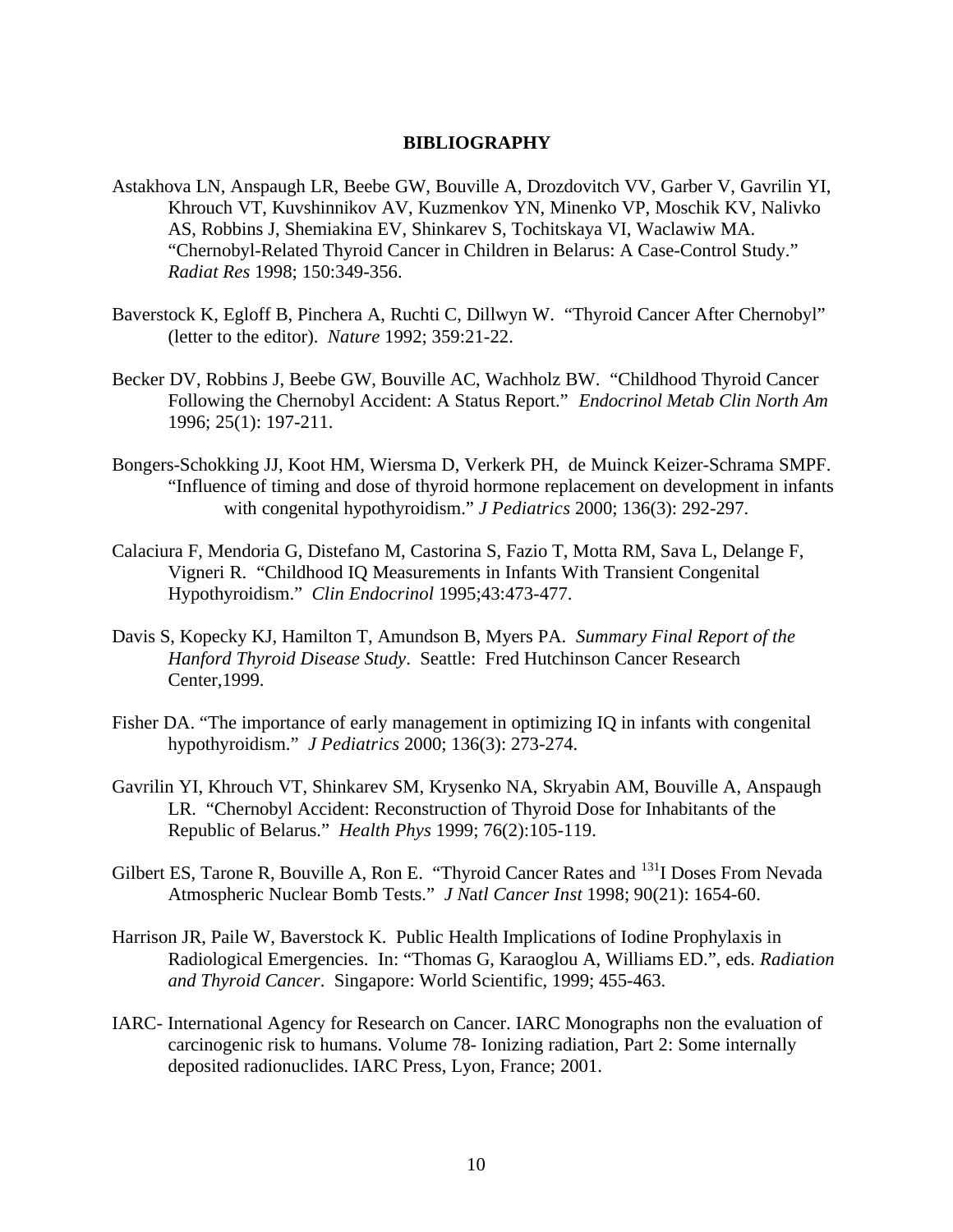- Il'in LA, Arkhangel'skaya GV, Konstantinov YO, Likhtarev IA. *Radioactive Iodine in the Problem of Radiation Safety*. Moscow, Atomizdat 1972; 208-229.
- Ivanov VK, Gorski AI, Pitkevitch VA, Tsyb AF, Cardis E, Storm H. "Risk of Radiogenic Thyroid Cancer in Russia Following the Chernobyl Accident." In: Thomas G, Karaoglou A, Williams ED., eds. *Radiation and Thyroid Cancer*. Singapore: World Scientific, 1999; 89-96.
- Jacob P, Goulko G, Heidenreich WF, Likhtarev I, Kairo I, Tronko ND, Bogdanova TI, Kenigsberg J, Buglova E, Drozdovitch V, Goloneva A, Demidchik EP, Balonov M, Zvonova I, Beral V., "Thyroid Cancer Risk to Children Calculated." *Nature* 1998; 392:31-32.
- Kazakov VS, Demidchik EP, Astakhova LN. "Thyroid Cancer After Chernobyl" (letter to the editor). *Nature* 1992; 359:21.
- Likhtarev, IA, Shandala NK, Gulko GM, Kairo IA, Chepurny NI, "Ukranian Thyroid Doses After The Chernobyl Accident." *Health Physics* 1993; 64(6):594-599.
- Likhtarev IA, Sobolev BG, Kairo IA, Tronko ND, Bogdanova TI, Olelnic VA, Epshtein EV, Beral V. "Thyroid Cancer in the Ukraine." *Nature* 1995; 375:365.
- Mettler FH, Becker DV, Walchholz BW, Bouville AC., "Chernobyl: 10 Years Later." *J Nucl Med* 1996; 37:24N-27N.
- Nauman J, Wolff J. " Iodide Prophylaxis in Poland After the Chernobyl Reactor Accident: Benefits and Risks." *Am J Med* 1993; 94: 524-532.
- Robbins J, Adams WH. "Radiation Effects in the Marshall Islands." In: Nagataki S, ed. *Radiation and the Thyroid. Proceedings of the 27th Annual Meeting of the Japanese Nuclear Medicine Society*. Amsterdam, Excerpta Medica, 1989; 11-24.
- Robbins J, Schneider AB. "Thyroid Cancer following Exposure to Radioactive Iodine." *Reviews in Endocrine and Metabolic Disorders* 2000; 1:197-203.
- Rubery ED. "Practical Aspects of Prophylactic Stable Iodine Usage." In: Rubery E, Smales E., 416 eds. *Iodine Prophylaxis Following Nuclear Accidents*: *Proceedings of a Joint WHO/CEC Workshop*. Oxford, Pergamon Press, 1990; 141-150.
- Souchkevitch GN, Tsyb AI., eds. *Health Consequences of the Chernobyl Accident: ScientificReport*. World Health Organization, Geneva, 1996; 248-250.
- Stepanenko V, Tsyb A, Skvortsov V, Kondrashov A, ShakhtarinV, Hoshi M, Ohtaki M, Matsuure M, Takada J, Endo S. "New Results of Thyroid Retrospective Dosimetry in Russia Following the Chernobyl Accident." In: Thomas G, Karaoglou A, Williams ED., eds. *Radiation and Thyroid Cancer*. *Singapore: World Scientific*, 1999; 333-339.